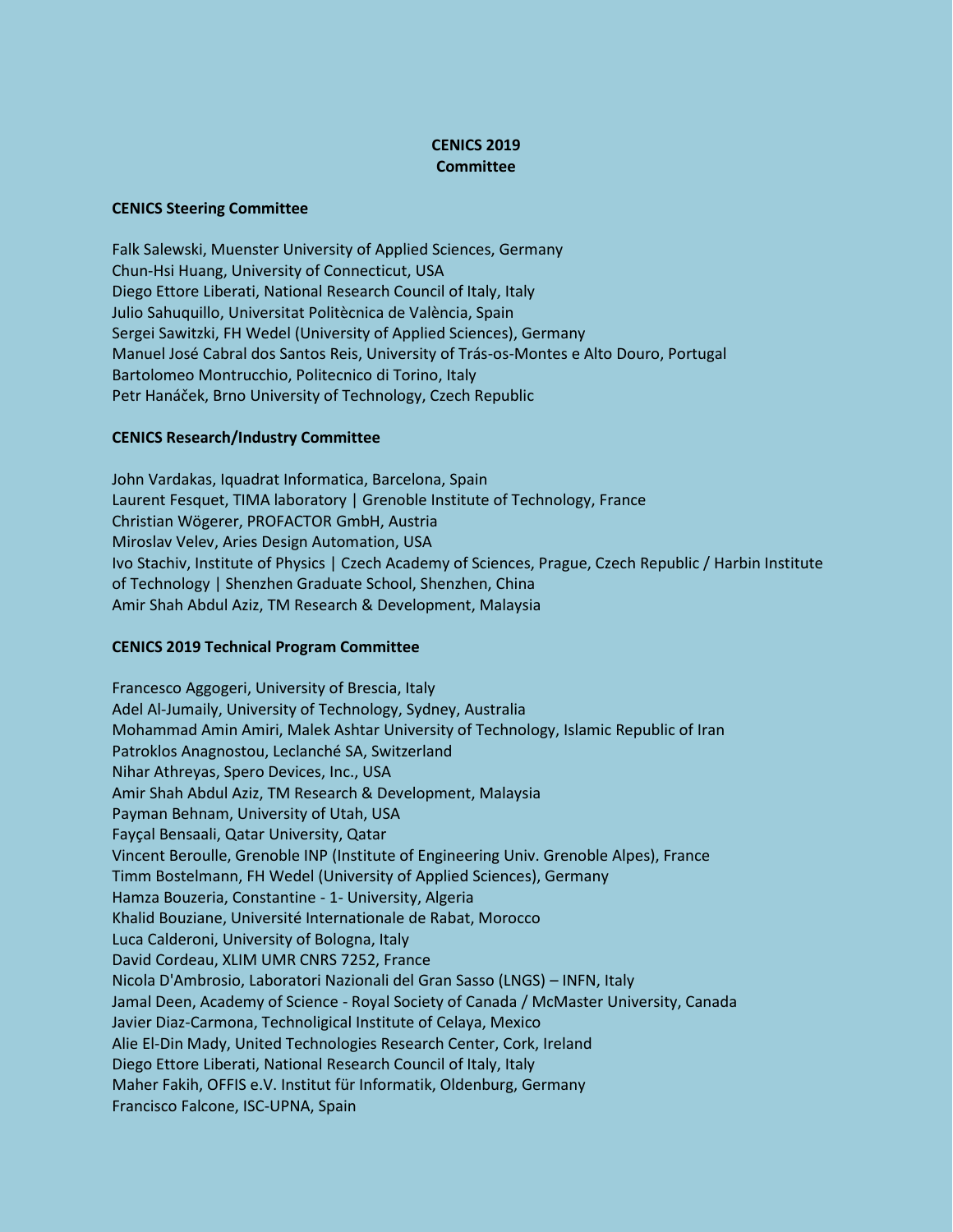Paulo Felisberto, LARSyS | University of Algarve, Portugal Laurent Fesquet, Grenoble Institute of Technology, France Kelum Gamage, Glasgow University, UK Alexander Gelbukh, Instituto Politécnico Nacional, Mexico Patrick Girard, LIRMM, France Alfonso Gómez-Espinosa, Tecnologico de Monterrey, Mexico Amir M. Hajisadeghi, Amirkabir University of Technology (Tehran Polytechnic), Iran Petr Hanáček, Brno University of Technology, Czech Republic Cong Hao, University of Illinois, Urbana-Champaign, USA Abdus Sami Hassan, Chosun University, Korea Houcine Hassan, Universitat Politècnica de València, Spain Chun-Hsi Huang, University of Connecticut, USA Jose Hugo Barron-Zambrano, Universidad Autonoma de Tamaulipas, Mexico Wen-Jyi Hwang, National Taiwan Normal University, Taiwan Manuel José Cabral dos Santos Reis, University of Trás-os-Montes e Alto Douro, Portugal Eric Kerherve, IMS Laboratory, France Oliver Knodel, Technische Universität Dresden, Germany Ulrich Kühne, Télécom ParisTech, France Yazhu Lan, Duke University, USA Junghee Lee, Korea University, Korea Kevin Lee, Nottingham Trent University, UK Yo-Sheng Lin, National Chi Nan University, Taiwan David Lizcano, Madrid Open University (UDIMA), Spain Rabi N. Mahapatra, Texas A&M University, USA Sachin Maheshwari, University of Westminster, London, UK Cristina Meinhardt, Federal University of Rio Grande (FURG), Brazil Harris Michail, Cyprus University of Technology (CUT), Cyprus Amalia Miliou, Aristotle University of Thessaloniki, Greece Georgi Mladenov, Bulgarian Academy of Sciences | Institute of electronics, Bulgaria Jose Manuel Molina Lopez, Universidad Carlos III de Madrid, Spain Bartolomeo Montrucchio, Politecnico di Torino, Italy Rafael Morales Herrera, University of Castilla-La Mancha, Spain Ioannis Moscholios, University of Peloponnese, Greece Shinobu Nagayama, Hiroshima City University, Japan Arnaldo Oliveira, UA-DETI/IT-Aveiro, Portugal Vittorio M.N. Passaro, Politecnico di Bari, Italy Nikos Petrellis, TEI of Thessaly, Greece Marc Porti, Universitat Autònoma de Barcelona, Spain Himadri Singh Raghav, University of Westminster, London, UK Ahmad Razavi, University of California, Irvine, USA Càndid Reig, University of Valencia, Spain Piotr Remlein, Poznan University of Technology, Poland Brian M. Sadler, Army Research Laboratory, Adelphi, USA Djohra Saheb, Centre de Développement des Energies Renouvelables (CDER), Algeria Julio Sahuquillo, Universitat Politècnica de València, Spain Amgad A. Salama, ADRC, Egypt Falk Salewski, Muenster University of Applied Sciences, Germany Sergei Sawitzki, FH Wedel (University of Applied Sciences), Germany